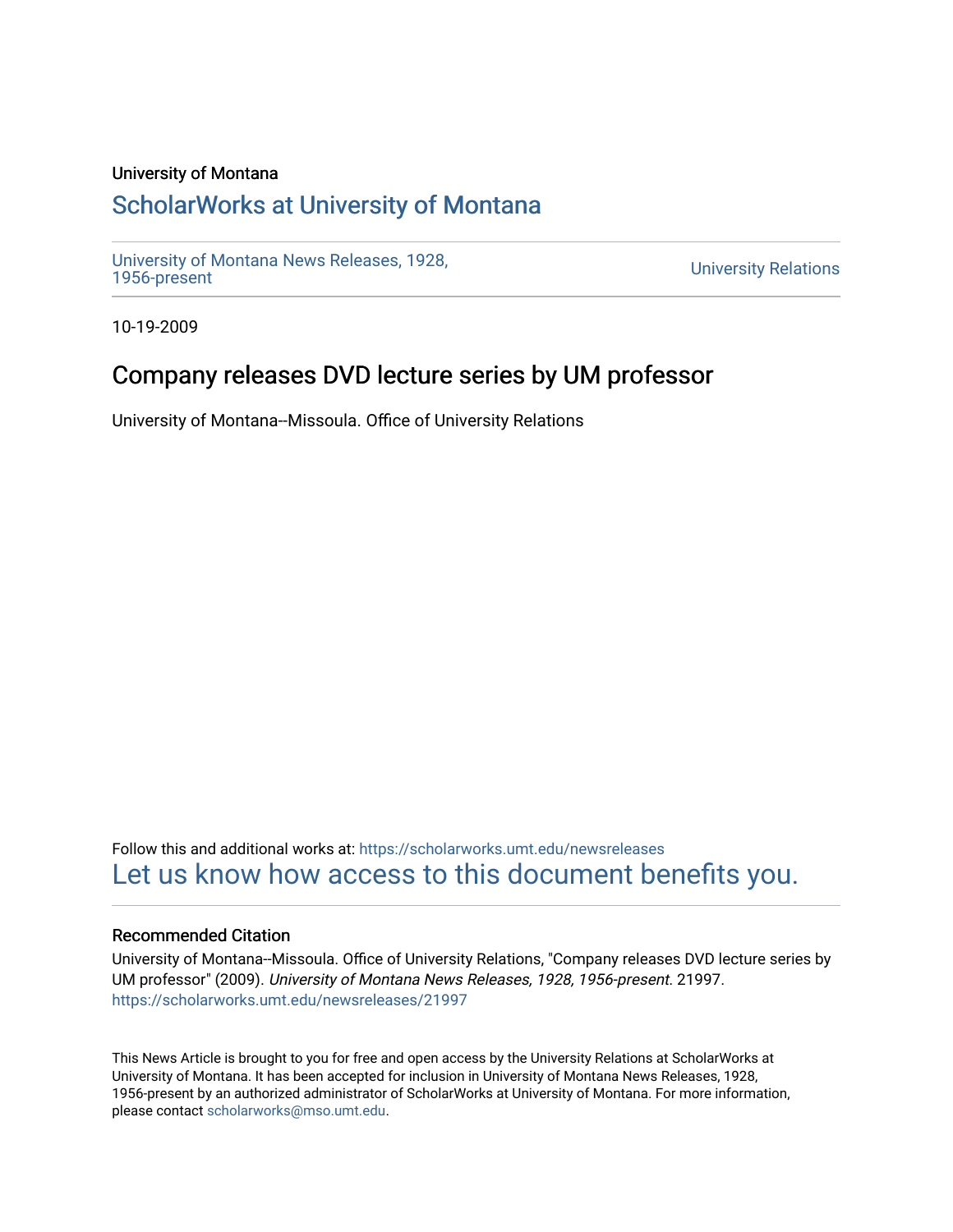

UNIVERSITY RELATIONS • MISSOULA. MT 59812 • 406.243.2522 • FAX: 406.243.4520

### N E W S R E L E A S E

Oct. 19, 2009

**Contact:** Paul Lauren, UM Regents Professor, 406-243-4086. [paul.lauren@mso.umt.edu](mailto:paul.lauren@mso.umt.edu).

#### **COMPANY RELEASES DVD LECTURE SERIES BY UM PROFESSOR**

#### **MISSOULA —**

The Teaching Company recently released a 24-part lecture DVD featuring University of Montana Regents Professor Paul Lauren presenting a course on the history of human rights.

The course, titled ''The Rights of Man: Great Thinkers and Great Movements," is part of the company's "Great Courses" series, which features top-ranked professors from colleges and universities across the country. The company follows a rigorous process to select educators for its series, and only about one in every 5,000 professors in America is chosen to film a course at its studio in Washington, D.C.

According to Lauren, a faculty member in UM's Department of History, representatives from The Teaching Company sent the award-winning professor a letter several years ago asking if they could fly someone to Missoula to listen to a few of his lectures. Lauren said yes. but he also told them he wouldn't change anything about his lectures for the visit.

"I told them they're welcome to come, but I'm not going to do anything different because the students are the priority," Lauren said.

The representative must have given him a "good report." Lauren said, because the company contacted him several weeks later and asked him to come to Washington. D.C., to give a sample lecture. The company — and several hundred current course users — liked what they saw and asked Lauren to record a series of lectures for a "Great Courses" DVD.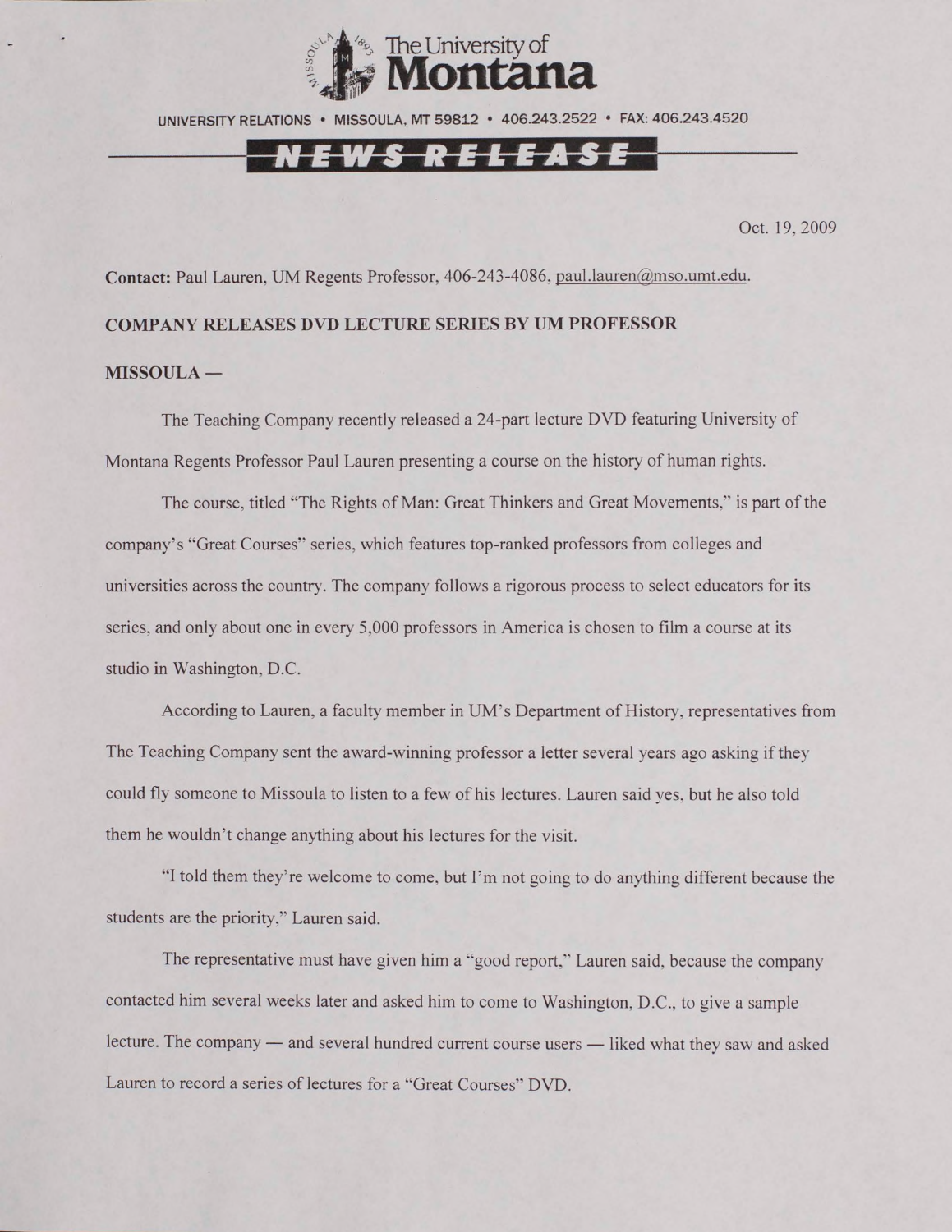Lauren didn't immediately accept the offer. He was writing a book at the time and was worried the commitment would interfere with his teaching responsibilities at UM. He sought advice from UM President George Dennison, and when asked if he should participate, Dennison said, "absolutely."

"It is no surprise that The Teaching Company sought out Professor Lauren, as he is not only one of this institution's best professors, but also one of the best in the world." Dennison said. "Our students may not realize they are being taught by someone who has committed his life to both studying and living human rights issues. We are proud of Professor Lauren and we're delighted that the rest of the world will have access to his wisdom through this lecture series."

Lauren flew to Washington several times over the course of a year to film the lectures with The Teaching Company's team of producers. The entire process — from when the company first contacted him to the DVD's recent release — took about four years, he said.

Lauren said preparation for the recorded lectures, which are similar to PBS documentaries and incorporate photo, video and audio components, was much more involved than a typical presentation he gives at UM. Plus, if he stumbles across a word during a regular class, he doesn't have to start over again as he did when the cameras were rolling.

"The challenge was to make it interesting and useful to a very broad and intellectually curious audience," he said. "I found that to be a wonderful challenge."

Lauren, named UM's first Regents Professor in 1991, takes a global approach in teaching human rights history, and his courses touch on the issues of civil and women's rights, slavery, and the freedoms of religion and speech, among many others. But he doesn't just teach human rights history — he was part of it himself.

Before starting his 36-year career at UM. Lauren was actively involved in the civil rights movement of the 1960s, and he met the Rev. Martin Luther King Jr. when he lived and worked in Harlem. He also traveled behind the Iron Curtain during the Cold War and attended Yugoslavian